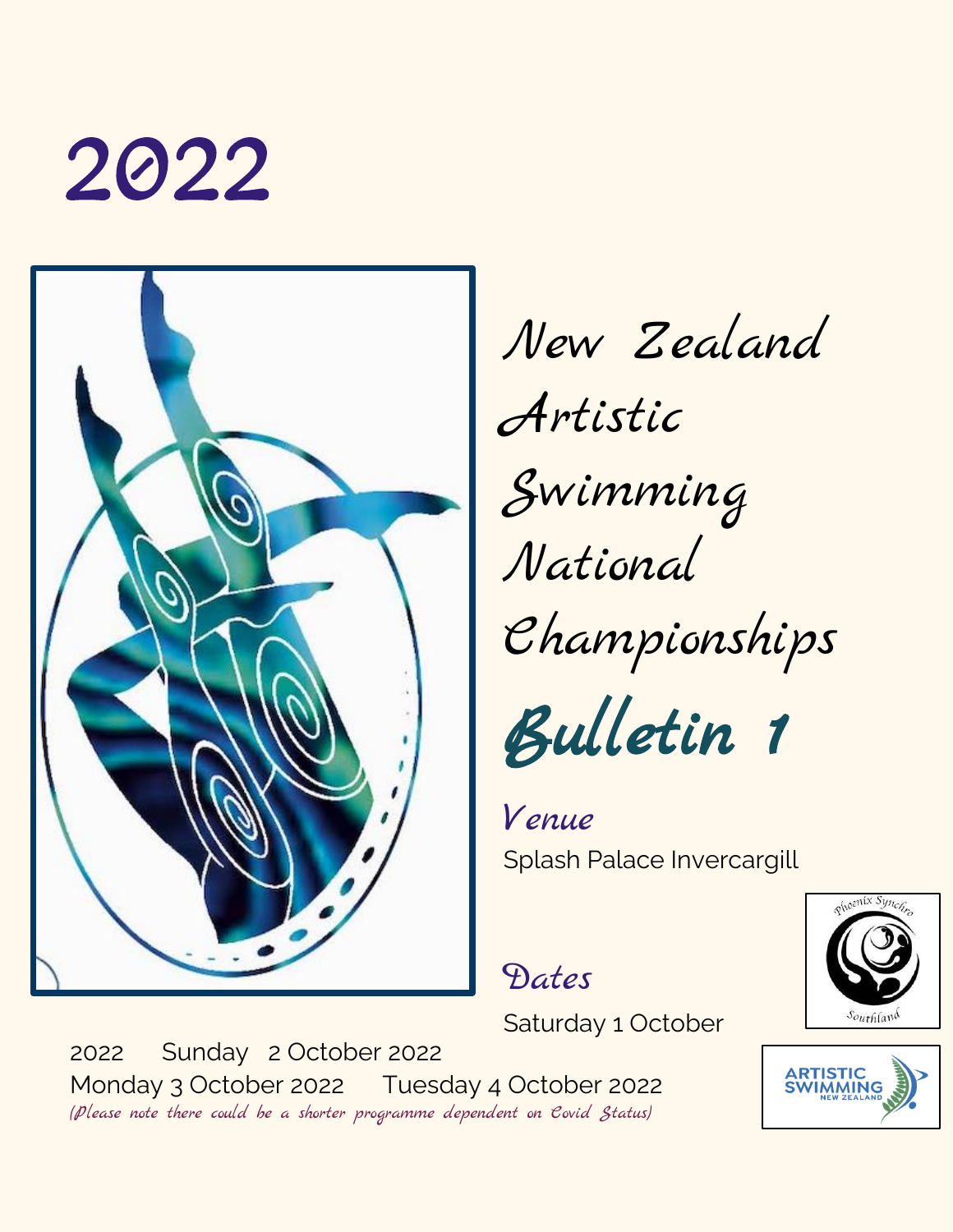Phoenix Synchro Southland is looking forward to hopefully welcoming everyone to Invercargill for the 2022 New Zealand Artistic Swimming Championships. To be held between 1-4 October 2022.

This bulletin provides an outline of the competition details, draft accommodation information and proposed nationals fee schedule.

Any questions please do not hesitate to contact:

Debbie Dickson - Meet Manager - [debbedickson@gmail.com](mailto:debbedickson@gmail.com) Phone 021 2727029

Event Information

#### **Dates:** Saturday 1 October - Tuesday 4 October 2022

 Wednesday 5 October - Trials for New Zealand Squads 6-12 October - Proposed Squad Camps (Pikopiko, Koru and Fern) *Please note - This may change, please ensure you retain flexibility in flight bookings for these athletes.*

*Venue***:** Splash Palace - 56 Elles Road, Georgetown, Invercargill 9812 **[03-217 7506](https://www.google.com/search?q=splash+palace&oq=splash+P&aqs=chrome.0.0i355j46i175i199j46i175i199i433j69i57j0l3j69i60.4736j0j7&sourceid=chrome&ie=UTF-8)**

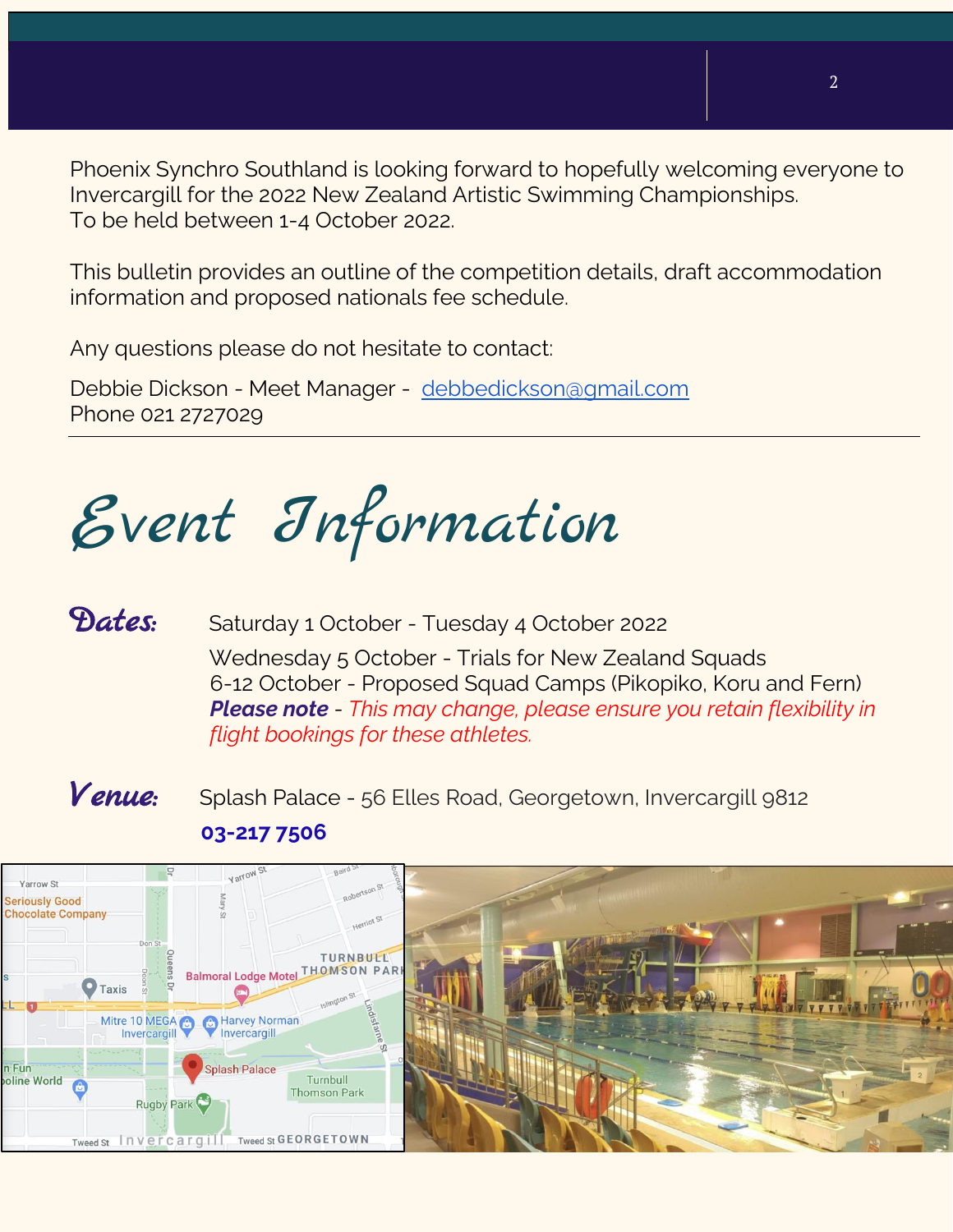# Nationals 2022 Theme

This year we are very excited to be working with Tamon Smith, an ex-Synchro Swimmer from Wellington who is currently studying a Fine Arts degree in Christchurch. This is her first time designing a logo and we think she has done a wonderful job in capturing the brief.

We asked Tamon if she would design us a logo that would link the Southern region with the strength and diversity of the sport Synchro. The theme this year reflects the 'Paua Shell' and is a unique NZ shellfish that is not only fished here in the South, but also used for beautiful jewellery pieces.

The Maori Messaging around the Paua is beautiful and we believe that this links so well to Artistic Swimming.

*Maori believe the Paua shell strengthens the body and the heart of the wearer. With a stronger heart and body, the person is thought to be able to communicate their feelings more clearly. The Maori believe the Paua will bring connectivity and harmony to relationships.*



Here is a sneak peak at the logos. Final design is nearing completion

The logo on the left will be used for our merchandise and captures Southland water, and paua synchro figure.



The logo on the right will be our official branding logo.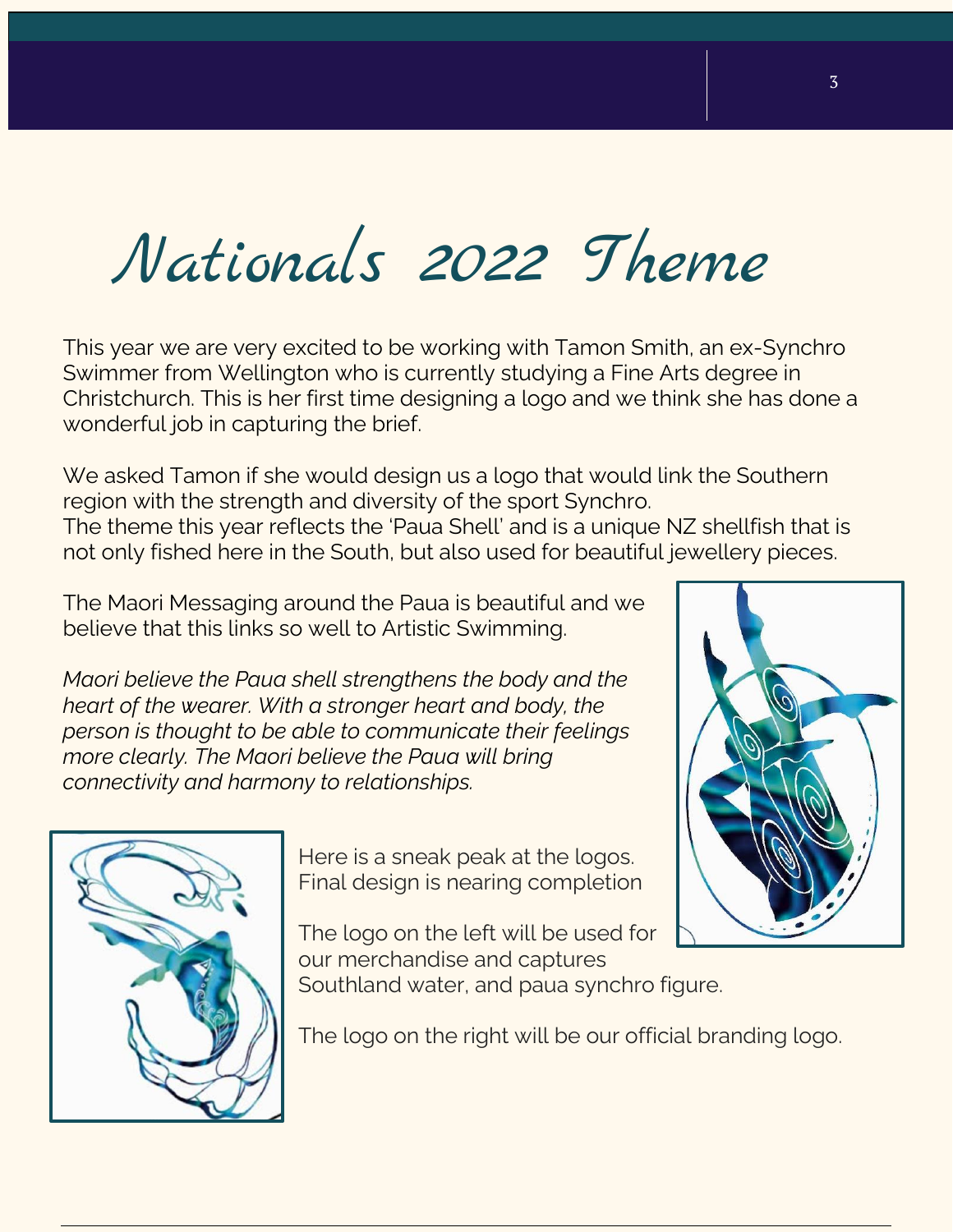Draft Programme Schedule

Below is a tentative Nationals schedule. We are positive we will be able to host the Nationals as a face to face meet if we are working in **Orange** / **Green**. If we are in **Red,** Nationals will be hosted as a virtual event.

Final Decision - On the format for Nationals will be made on

#### **25 June 2022**

In the meantime we have put together 2 face to face programme concepts; these are draft and will be worked on over May. The virtual event will be based on the 2021 concept and if required will be formed after the June decision.

| <b>Programme</b> | Based on working at the <b>Orange Traffic light</b> level, with some<br>areas having hot spots of higher Covid Cases<br>Programme 1 focuses on streamlining the programme significantly<br>and looks at:<br>Reducing days for groups<br><b>Figures Virtually (TBC)</b><br>Secondary/Intermediate Schools competition will not be run<br>separately. It will be combined with Nationals events as per 2021.<br>Music practice only once and hireage of additional lane for team music<br>practice<br>• Reducing numbers onsite at the pool at any one time to keep around<br>the 200 competitor number as part of pool draft guidelines at this stage.<br>Subject to change. |
|------------------|-----------------------------------------------------------------------------------------------------------------------------------------------------------------------------------------------------------------------------------------------------------------------------------------------------------------------------------------------------------------------------------------------------------------------------------------------------------------------------------------------------------------------------------------------------------------------------------------------------------------------------------------------------------------------------|
| Programme        | Based on working at the <b>Orange/ Green level</b> - cases of Covid are deemed<br>low risk<br>Programme 2 focuses on the more traditional Nationals programme but with<br>adjustments:<br>Streamlining prize giving - this would be at the pool daily<br>Secondary/Intermediate Schools competition will not be run<br>separately. It will be combined with Nationals events as per 2021.<br>Streamlining music practice during the competition<br>• Teams will need to come into Invercargill on the Friday<br>Keeping events flowing smoothly while maintaining the inside pool<br>rulings of the number of people on site at the event                                   |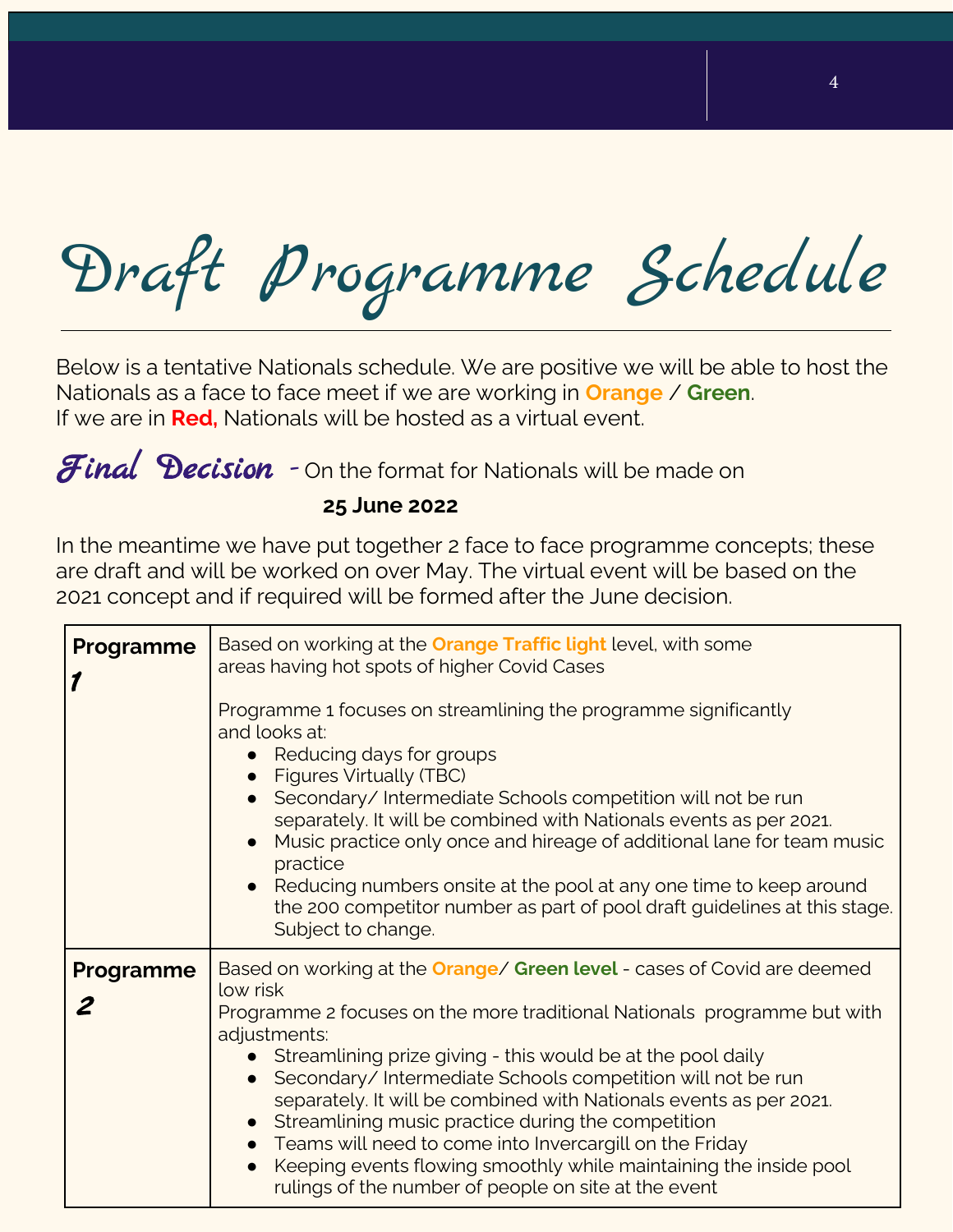*Please Note*: The final programme and events for each day will be dependent on the entry numbers.

| Programme 1                                                                                                   |                                                                                                                                  | Orange Level - DRAFT                                                                            |                                                                                                                                                                     |  |
|---------------------------------------------------------------------------------------------------------------|----------------------------------------------------------------------------------------------------------------------------------|-------------------------------------------------------------------------------------------------|---------------------------------------------------------------------------------------------------------------------------------------------------------------------|--|
| <b>Figures Virtual</b>                                                                                        | Proposed figures will be filmed at the beginning of September<br>Judging conducted mid-September ready for Nationals competition |                                                                                                 |                                                                                                                                                                     |  |
| <b>Initial prelim numbers</b>                                                                                 | Aquarina= 21, Aquanaut = 26 Dolphin = 61                                                                                         |                                                                                                 |                                                                                                                                                                     |  |
| <b>Friday 30 September</b>                                                                                    | Dolphin and Aqua Teams travel in + Judges<br>Managers meeting at pool or Hostel- Evening                                         |                                                                                                 |                                                                                                                                                                     |  |
| <b>Saturday 1 October</b>                                                                                     | Remainder of Team Members travel in<br>Managers Catch up Meeting Evening at the Pool                                             |                                                                                                 |                                                                                                                                                                     |  |
|                                                                                                               | <b>Morning</b>                                                                                                                   | <b>Afternoon</b>                                                                                | <b>Late Afternoon</b>                                                                                                                                               |  |
|                                                                                                               | Music Practice for Dolphin/<br>Aqua Solos and Combo<br><b>Judges Forum</b>                                                       | Welcome<br>Aqua Solos<br><b>Aqua Duets</b>                                                      | Music Practice Combo<br>(competitive Teams and<br>Tech Solo)<br><b>Figures Prize Giving for</b><br>Dolphin and Aqua's                                               |  |
| <b>Initial prelim numbers</b>                                                                                 |                                                                                                                                  | Solos Aquarina = 7,<br>Aquanaut =4<br>Duet Aquarina= 3, Aquanaut<br>$=5$                        | Open free = 3                                                                                                                                                       |  |
| <b>Sunday 2 October</b><br><b>Judges Meeting</b><br>Dolphin Combo<br>Aqua Combo<br><b>Tech Solo</b>           |                                                                                                                                  | Welcome to all<br>Open Combos<br>/ Tech Teams<br>Prize Giving Dolphin and<br>Aqua's can fly out | Music Practice for Solos,<br>Duets competitive                                                                                                                      |  |
| <b>Initial prelim numbers</b><br>Dolphin = 7<br>Aqua Combo = 4<br>Tech Solo Jnr Tech = 4.<br>$Snr$ Tech = $2$ |                                                                                                                                  | Open free = 3<br>Jnr Tech Team = ว                                                              | SOLOS: $12U = 9$ , $13-15 = 12$<br>Jnr Free = $5$ , Snr Free = $2$<br>DUETS: $12U = 5$ , $13-15=9$<br>Jnr Tech = $5$ , Jnr Free = $2$<br>Snr Free = 1, Snr Tech = 1 |  |
| <b>Monday 3 October</b>                                                                                       | <b>Judges Meeting</b><br><b>Music Practice for</b><br>competitive Teams                                                          | Solos 12U, 13-15, Jnr, Snr                                                                      | <b>Tech Duets</b><br><b>Prize Giving</b>                                                                                                                            |  |
| <b>Initial prelim numbers</b><br>$12U = 3, 13-15=3$<br>Jnr Free= 1, Open Free = 3                             |                                                                                                                                  | $12U = 9$ , $13-15 = 12$<br>Jnr Free = $5$ , Snr Free = $2$                                     | Jnr Tech = 5, Snr Tech = 1                                                                                                                                          |  |
| <b>Tuesday 4 October</b><br><b>Judges Meeting</b><br>Duets aim                                                |                                                                                                                                  | Teams 12U, 13-15, Open<br>Prize Giving- proposed to<br>finish around 2pm                        | <b>Wednesday 5 October</b><br><b>NZ Trials</b>                                                                                                                      |  |
| <b>Initial prelim numbers</b>                                                                                 | $12U = 5$ , $13-15 = 9$<br>Jnr Free = $2$ , Snr Free = $1$ ,                                                                     | 12U = 3, 13-15 = 3, Jnr Free =<br>$1,$ Open Free = $3$                                          |                                                                                                                                                                     |  |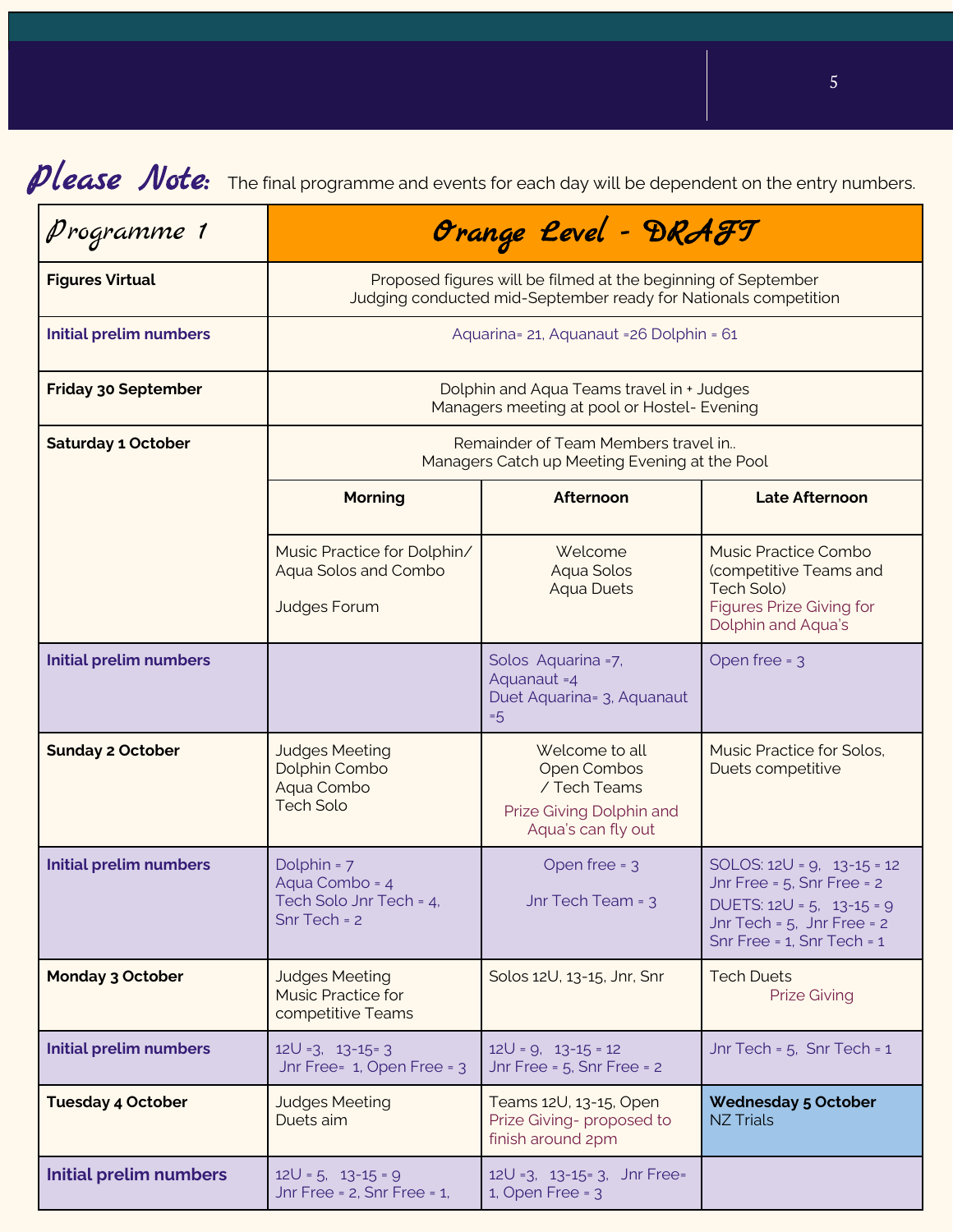| Programme 2                                                                        | DRAFT<br>Orange &                                                                                                                                                         |                                                        | Green Level                                      |  |
|------------------------------------------------------------------------------------|---------------------------------------------------------------------------------------------------------------------------------------------------------------------------|--------------------------------------------------------|--------------------------------------------------|--|
| <b>Thursday 29 September</b><br>evening                                            | Setting up the Pool                                                                                                                                                       |                                                        |                                                  |  |
| <b>Friday 30 September</b>                                                         | All Teams travel in Friday<br>Music Practice for some teams mid afternoon/early evening<br>Setting Up the Pool<br>Managers Meeting Pool - Afternoon and Club Get together |                                                        |                                                  |  |
| <b>Saturday 1 October</b><br>Teams allocated a time + 4<br>Pool lanes will also be | <b>Morning</b>                                                                                                                                                            | Afternoon                                              | <b>Late Afternoon</b>                            |  |
| available for teams to use                                                         | <b>Music Practice</b><br>commences at 8am                                                                                                                                 | <b>Music Practice</b>                                  | <b>Figures Dolphins</b><br><b>Aqua Figures</b>   |  |
|                                                                                    | <b>Judges Forum</b>                                                                                                                                                       | <b>Judges Forum</b>                                    | <b>Judges Dinner</b><br><b>Coaches Gathering</b> |  |
| <b>Initial prelim numbers</b>                                                      |                                                                                                                                                                           |                                                        | Aquarina= 21, Aquanaut = 26<br>Dolphin = 61      |  |
| <b>Sunday 2 October</b>                                                            | <b>Judges Meeting</b><br>12 Under and<br>13-15 Figures                                                                                                                    | <b>Tech Solo</b><br>Dolphin Combo                      | <b>Tech Teams</b><br><b>Prize Giving</b>         |  |
| <b>Initial prelim numbers</b>                                                      | $12 u = 25$<br>$13 - 15 = 28$                                                                                                                                             | Tech Solo Jnr Tech = 4, Snr<br>Tech = 2, Dolphin = 7   | Jnr Tech = $3$                                   |  |
| <b>Monday 3 October</b>                                                            | <b>Judges Meeting</b><br>Solo's                                                                                                                                           | <b>Teams</b>                                           | <b>Tech Duet</b><br><b>Prize Giving</b>          |  |
| <b>Initial prelim numbers</b>                                                      | Solos Aquarina = 7,<br>Aquanaut = 4<br>$12U = 9, 13-15 = 12$<br>Jnr Free = $5$ , Snr Free = $2$                                                                           | 12U = 3, 13-15 = 3, Jnr Free =<br>$1,$ Open Free = $3$ | Jnr Tech = $5$ , Snr Tech = $1$                  |  |
| <b>Tuesday 4 October</b>                                                           | <b>Judges Meeting</b><br><b>Duets</b>                                                                                                                                     | Combo's<br><b>Prize Giving</b>                         | Teams Fly Out                                    |  |
| <b>Initial prelim numbers</b>                                                      | Duet Aquarina= 3,<br>Aquanaut = 5<br>$12U = 5$ , $13-15 = 9$ , Jnr<br>Free = $2$ , Snr Free = $1$ ,                                                                       | Aqua Combo = 4<br>Open free = 3                        |                                                  |  |
| <b>Wednesday 5</b><br><b>October</b>                                               | <b>NZ Trials</b>                                                                                                                                                          |                                                        |                                                  |  |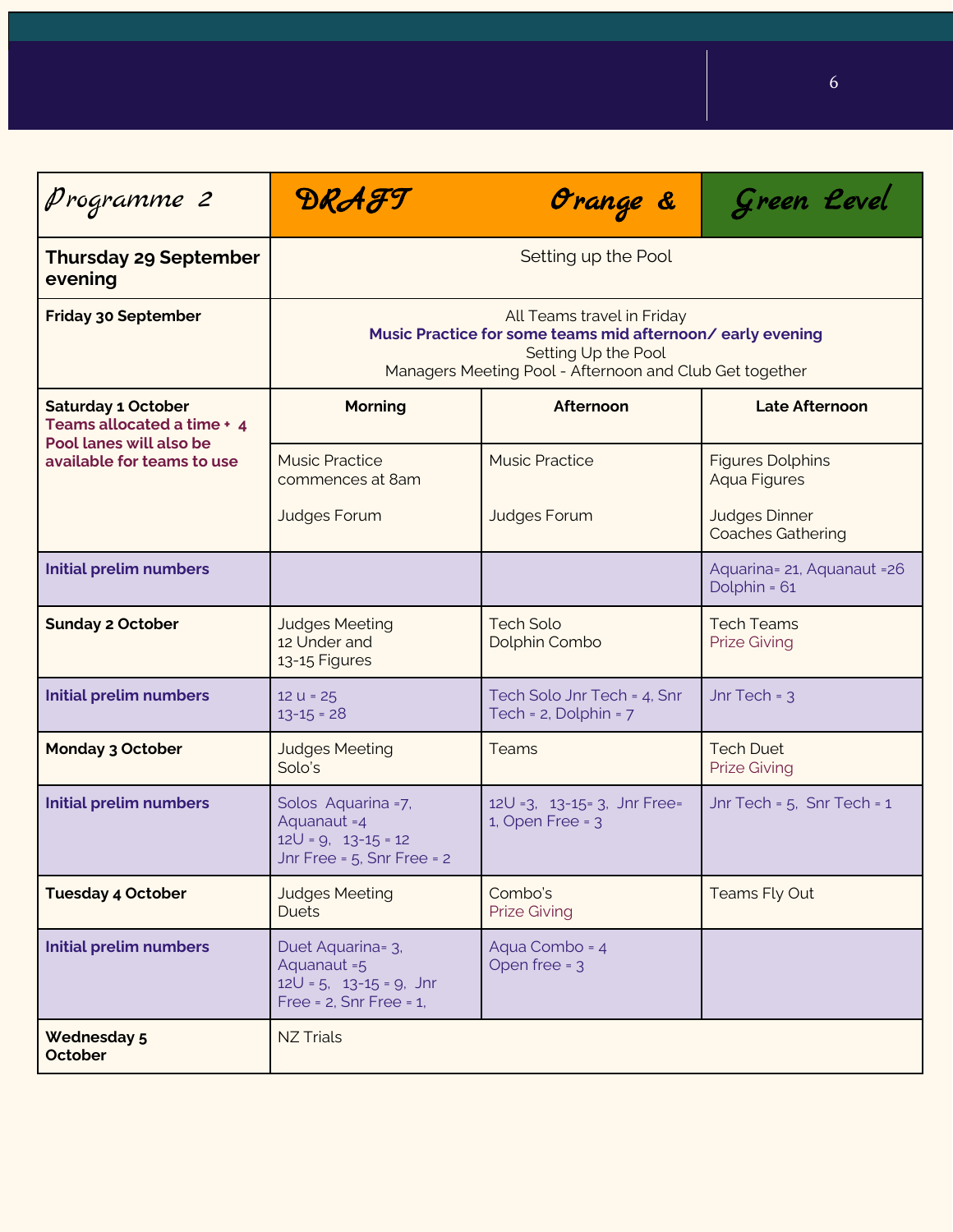## Key Dates to Assist With Event Planning

## By the End of May

| <b>Call for Entries</b>                     | Entry Forms via Google sheets will be sent out to all Clubs<br>by Karen Moffatt-McLeod at ASNZ                                                                                                                                                                                                  |  |  |  |
|---------------------------------------------|-------------------------------------------------------------------------------------------------------------------------------------------------------------------------------------------------------------------------------------------------------------------------------------------------|--|--|--|
|                                             | Deadline for entries will be the beginning of August.                                                                                                                                                                                                                                           |  |  |  |
|                                             | Entry information - We strongly recommend clubs view the 2022 ASNZ<br>competition rule requirements before forming final entries. Especially around<br>the number of entries per category.<br>https://synchroswimnz.org.nz/media/707/asnz-national-championship-<br>rules-2022-final.pdf        |  |  |  |
|                                             | Nationals Competition will be conducted under the rules of FINA FINA Rules                                                                                                                                                                                                                      |  |  |  |
| <b>Any questions</b><br>please contact      | Debbie Dickson-Meet Manager dbbedickson@gmail.com or<br>Karen Moffatt-McLeod- ASNZ Administrator Secretary<br>admin@artisticswimmingnz.org.nz                                                                                                                                                   |  |  |  |
| June 2022                                   | Decision re 2022 Competition format will be made by 25 June.                                                                                                                                                                                                                                    |  |  |  |
| <b>Call for</b><br><b>Indication of</b>     | Preliminary Accommodation Requirements form will be sent out after 25<br>June.                                                                                                                                                                                                                  |  |  |  |
| <b>Accommodation</b><br><b>Requirements</b> | We ask Clubs to complete the spreadsheet including dietary requirements,<br>number of athletes, judges, coaches and team managers and any special team<br>information by 20 July.                                                                                                               |  |  |  |
|                                             | If Team Managers can start collecting dietary information over the next few<br>months this will help the hostels.                                                                                                                                                                               |  |  |  |
|                                             | Detailed information on accommodation options/costings - please refer to<br>page 9                                                                                                                                                                                                              |  |  |  |
| <b>Call for Judges</b>                      | Clubs will be asked to provide the names and contact details of the judges<br>they will be bringing to Nationals.<br>Judges Requirements:                                                                                                                                                       |  |  |  |
|                                             | All participating clubs are asked to provide judges based on the ratio of<br>one judge for every 6 swimmers. The aim is to have as many judges<br>available for the whole competition as possible.<br>For example, if your Club has 36 athletes competing you will need to<br>provide 6 Judges. |  |  |  |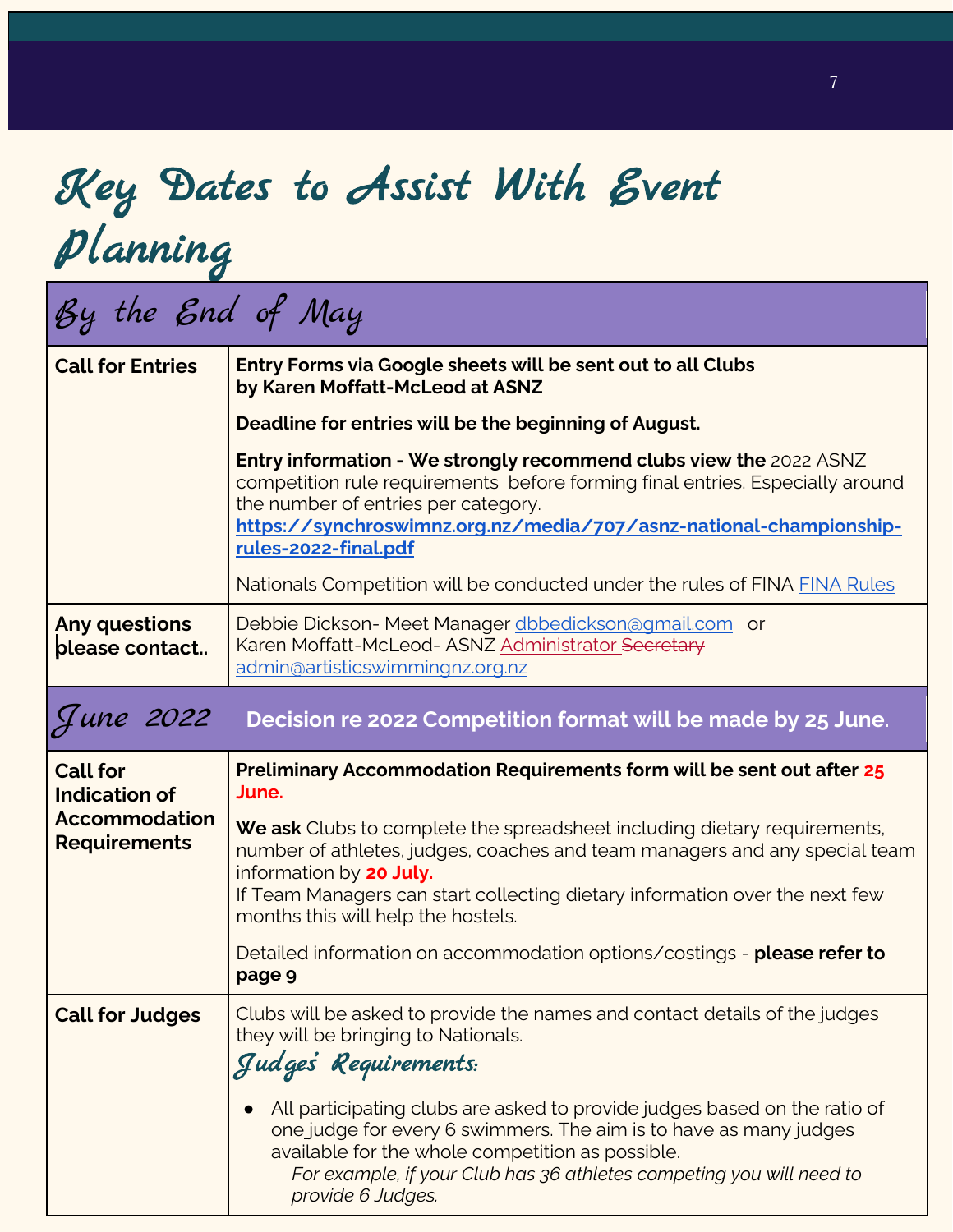|                                                                                                    | If you have more judges than your ratio who wish to come, please include<br>their names too, as other clubs who don't have enough judges may<br>choose to fund them to meet their club judging ratio commitment.<br>International teams (dependent on Covid 19 Restrictions) would be<br>required to bring judges based on the New Zealand Club ratio of 1:6.<br>If you have any questions around judges and judging please contact Simon<br>Hardy judging@artisticswimmingnz.org.nz (ASNZ Judging Coordinator/<br>Board Member). |  |  |  |  |
|----------------------------------------------------------------------------------------------------|-----------------------------------------------------------------------------------------------------------------------------------------------------------------------------------------------------------------------------------------------------------------------------------------------------------------------------------------------------------------------------------------------------------------------------------------------------------------------------------------------------------------------------------|--|--|--|--|
| <b>Merchandise</b>                                                                                 | We aim to send out a separate Merchandise Flyer to clubs. We have some<br>very exciting options planned including a swimsuit, specially designed<br>jewellery, crew neck sweatshirt, and tee shirt                                                                                                                                                                                                                                                                                                                                |  |  |  |  |
| <b>ENTRY FORMS CLOSE MID JUNE</b>                                                                  |                                                                                                                                                                                                                                                                                                                                                                                                                                                                                                                                   |  |  |  |  |
| July 2022                                                                                          |                                                                                                                                                                                                                                                                                                                                                                                                                                                                                                                                   |  |  |  |  |
| <b>Confirmation of</b><br><b>Accommodation</b>                                                     | Club Accommodation Information is to be completed by 20 July<br>Invoices for accommodation will be sent out to clubs at the end of July                                                                                                                                                                                                                                                                                                                                                                                           |  |  |  |  |
| <b>Confirmation of</b><br><b>Judges</b>                                                            | Club Judging Information to be completed by 31 July                                                                                                                                                                                                                                                                                                                                                                                                                                                                               |  |  |  |  |
| <b>Merchandise</b>                                                                                 | Order forms closed end of July                                                                                                                                                                                                                                                                                                                                                                                                                                                                                                    |  |  |  |  |
| August 2022                                                                                        |                                                                                                                                                                                                                                                                                                                                                                                                                                                                                                                                   |  |  |  |  |
| <b>Final Entries</b><br>including school<br>entries                                                | <b>Final Entries to be confirmed by beginning August</b><br>Once received we will then send out entry fees invoices.<br>Requesting completed school entry forms as part of the final entry process                                                                                                                                                                                                                                                                                                                                |  |  |  |  |
| <b>Accommodation</b><br><b>Requirements</b>                                                        | Finalisation of Accommodation requirements including dietary.                                                                                                                                                                                                                                                                                                                                                                                                                                                                     |  |  |  |  |
| <b>Calling for</b><br><b>Volunteers to</b><br>support the<br>smooth running<br>of the<br>programme | There are many roles in making each day run smoothly so the athletes can<br>perform their very best. We are a small group of volunteers, so will be seeking<br>support especially in timekeeping, music, scoring and marshalling<br>If you have parents who are travelling to Invercargill and willing to assist we<br>would love them to help. Please send to us:<br>Their name and contact details (email and phone)<br>Days and times of availability<br>$\bullet$                                                             |  |  |  |  |
| <b>Figures</b>                                                                                     | If we are running with programme 1 - virtual figures draw will be emailed our<br>early August for completion within a set timeframe.                                                                                                                                                                                                                                                                                                                                                                                              |  |  |  |  |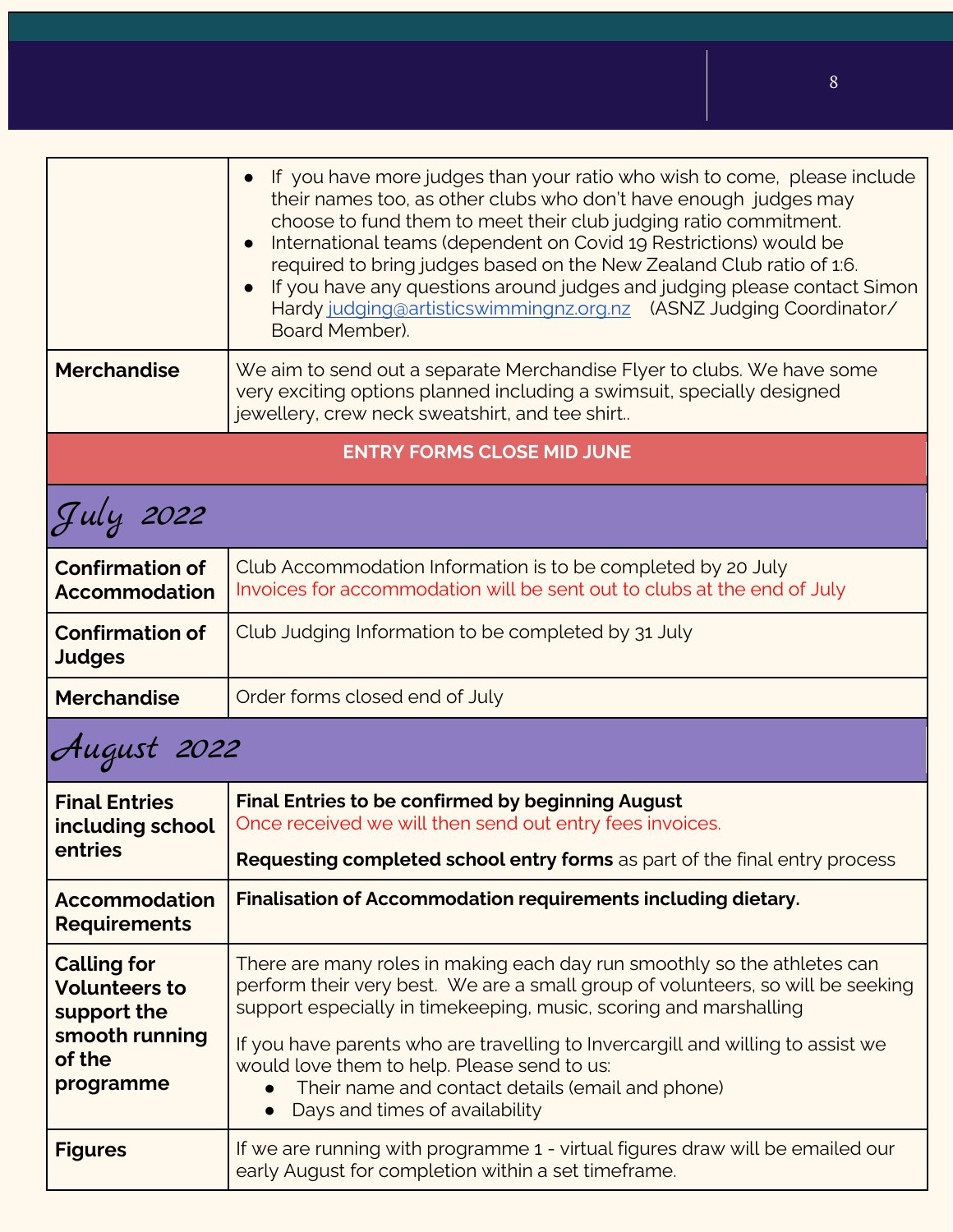| <b>Get Music Ready</b>      | All music will be required to be sent in by the beginning of September                                                                                                                                                                                                                                               |  |  |  |
|-----------------------------|----------------------------------------------------------------------------------------------------------------------------------------------------------------------------------------------------------------------------------------------------------------------------------------------------------------------|--|--|--|
| September 2022              |                                                                                                                                                                                                                                                                                                                      |  |  |  |
| Payments to be<br>completed | Payments for accommodation and entry fees will be required by 10<br>September 2022<br>Payments should be made to the Phoenix Synchronised Southland account<br>number. Any late payments will incur a \$200 penalty fee. This will be enforced -<br>no exceptions (sorry and please don't ask for this to be waived) |  |  |  |
| <b>Music</b>                | Music due by 1 September to the Music Manager                                                                                                                                                                                                                                                                        |  |  |  |
| Programme                   | Programme and Order of Appearance - will be finalised and sent to clubs for<br>checking in early September with any corrections required by 15 September<br>2021 or sooner.                                                                                                                                          |  |  |  |
| <b>Figures</b>              | If face to face and working on Programme 2 - Figures draws will be emailed to<br>coaches and judges by the Meet Referee 72 hours before, according to the<br>FINA requirements.                                                                                                                                      |  |  |  |
| October 2022 Nationals      |                                                                                                                                                                                                                                                                                                                      |  |  |  |

Proposed Entry Fees

| <b>Photos:</b>  | <b>Event fee:</b> \$70 per competitor<br>\$TBC competitor (compulsory). Swimmers only competing in figures this fee<br>will not be allocated to them. |
|-----------------|-------------------------------------------------------------------------------------------------------------------------------------------------------|
| <b>Figures:</b> | \$20 per age group                                                                                                                                    |
|                 | <b>Routines:</b> \$25 per swimmer per event                                                                                                           |
| Schools:        | \$5 for all Soloists/Duets wanting to be considered for School awards                                                                                 |

Entry fees will be finalised after receipt of preliminary entries. Entry fees are applicable to all swimmers, including any reserves named for Solo, Duet, Team and Combination events.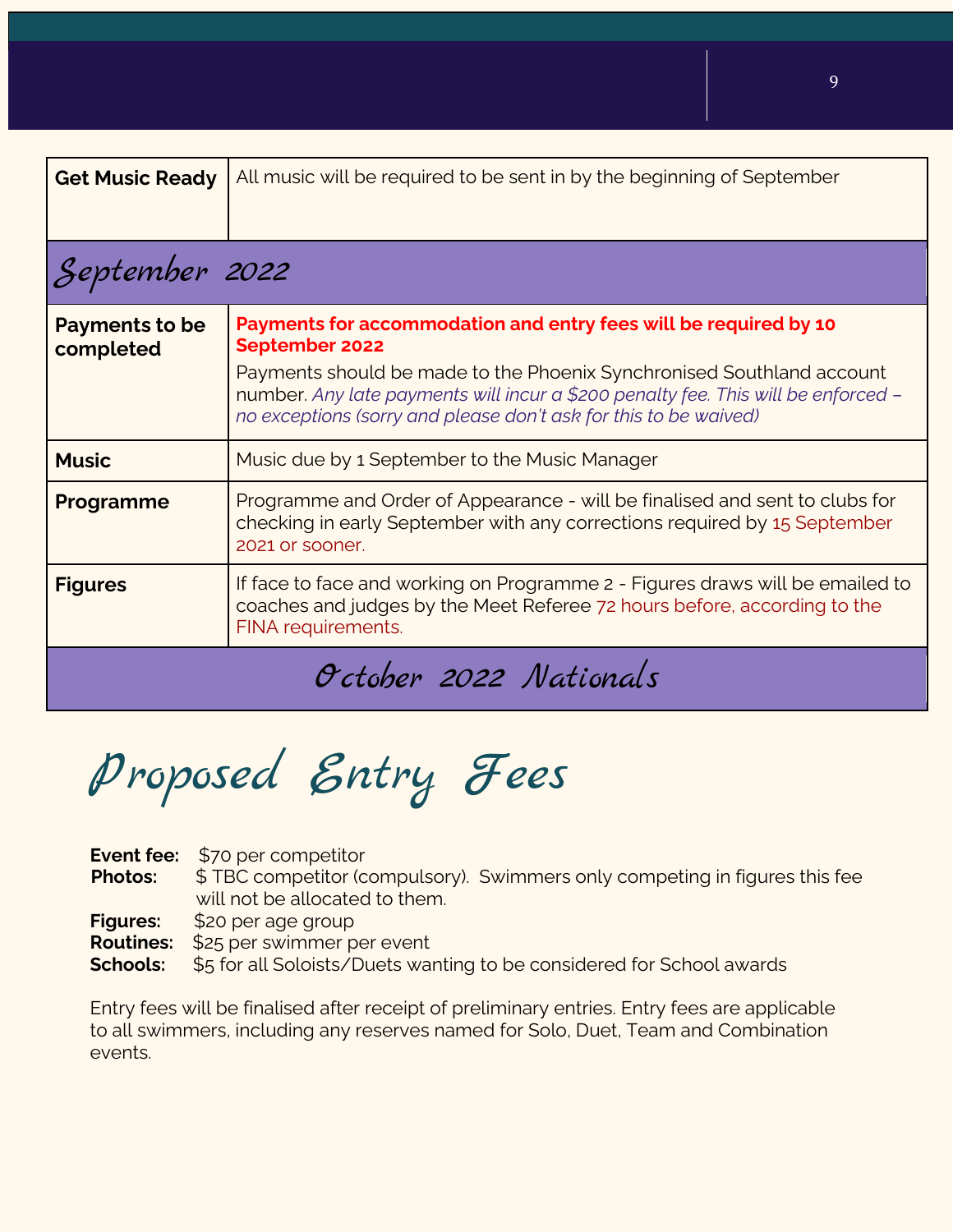Accommodation For

# Teams

We have booked two boarding hostels for teams and athletes to stay in. An outline of the accommodation facilities are below. **We will assign clubs to one of the hostels based on the best balance of numbers.**

#### **Southland Girls' High School Hostel Enwood**

93 Bed Hostel

Enwood is a 6-8 minute flat walk to Splash Palace.

**Website:** [https://www.southlandgirls.school.nz/enwood](https://www.southlandgirls.school.nz/enwood-house/)[house/](https://www.southlandgirls.school.nz/enwood-house/)

#### **Costings TBC**

- Accommodation fee \$per person
- Breakfast \$ per person
- Lunches \$ per person
- Dinner \$ per person

#### **Check In**:

Friday 30 September from mid afternoon onwards. A bag drop off area will be provided for teams arriving earlier. Check in is at the administration area of Enwood

#### **Accommodation Inclusions:**

Athletes will be provided:

- Sheets, duvet cover, duvet inner and pillow.
- Two towels will be provided
- Athletes will be asked to make up their own beds on arrival

#### **Meals:**

- Breakfast is a continental between 5:45am and 7:00am. There will be flexibility with these times.
- The hostel will accommodate most food allergies please include this information on the Final Accommodation request form. If there is dairy free alternative, teams are asked to purchase this
- Packed lunches will consist of yoghurt, salads, filled buns/wraps/bread, baking and fruit
- Dinner will be from 5:50-6:30pm and is a 2 course dinner. If athletes are going to be late a plate can be organised and put aside. Team Managers please inform the kitchen.

#### **Other Information** - [Information Booklet](https://drive.google.com/file/d/1YC2Zx9M_95SRNtMLJBcog5_EhKpGpW0S/view?usp=sharing)

- No chewing gum is permitted
- Hair Straighteners, Hair Spray and Spray deodorant is only permitted to be used in the ablution blocks as there are very sensitive fire alarms
- There is a small meeting room available for coaches/ managers meetings (Adults only)
- The wellness Centre (Sick Bay) will be available to use for athletes who are unwell
- There will be an additional charge of \$20 per team per day if teams want to use the laundry. (Washing machine and dryers available)
- Heating in the Hostel will be switched on at 5:30am and switched off at 9:00am. They will then be switched back on at 5:00pm and turned off at 10:00pm
- There are plenty of spaces for landrilling including a larger common room. There is also a large outdoor space for landrilling
- **Check Out** will be between 9-9:30am or earlier. A room will be made for luggage storage so bags don't need to go to the pool.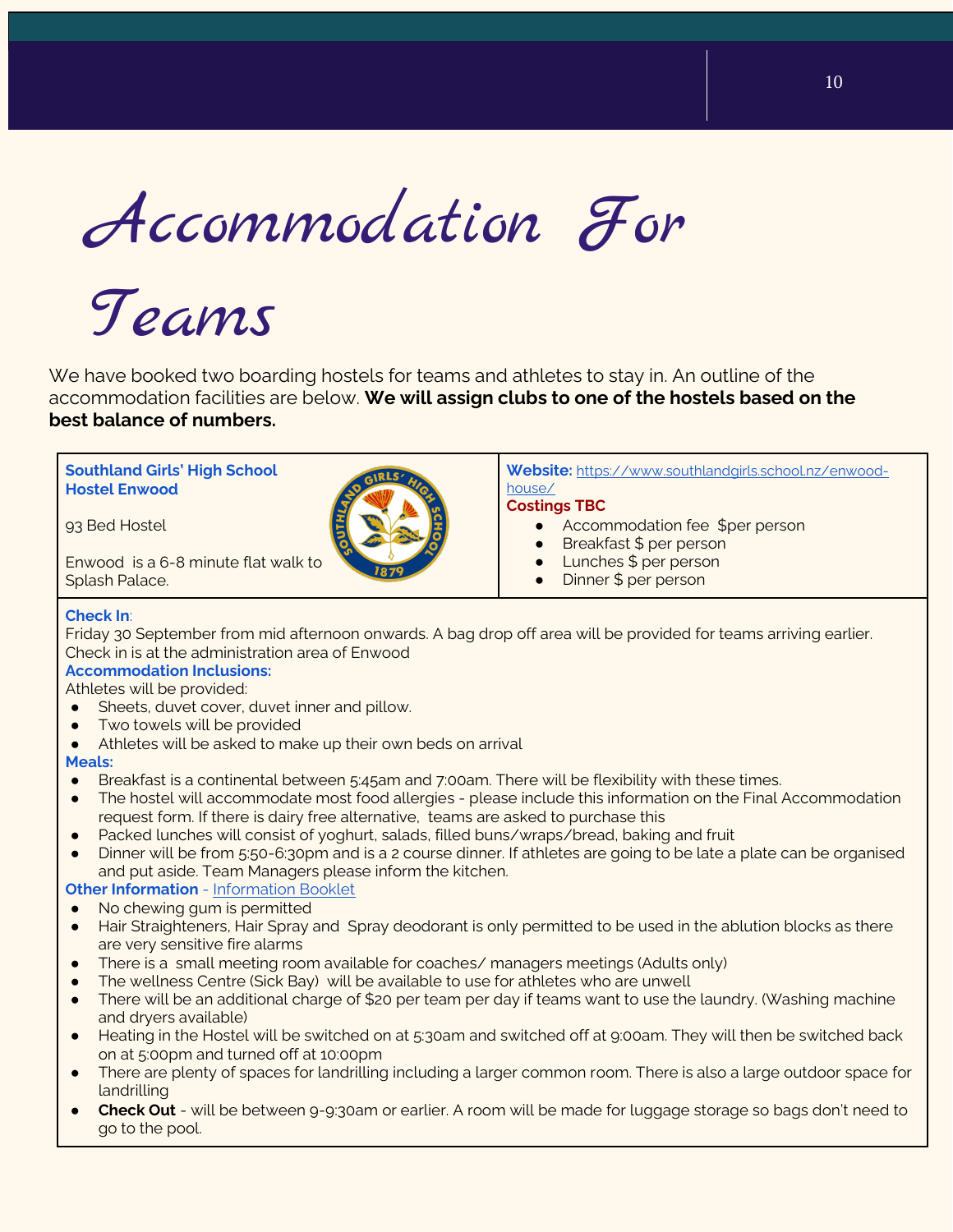#### **Southland Boys' High School Hostel Coldstream**

90 Bed Hostel

Coldstream is a 20 minute sheltered  $\frac{1}{2}$   $\frac{1}{2}$   $\frac{1}{2}$  flat walk to Splash Palace.



#### **Website:**

<https://www.sbhs.school.nz/about-the-hostel/> **Costings TBC**

- Accommodation fee \$ per person
- Breakfast \$ per person
- Lunches \$ per person
- Dinner \$ per person

#### **Check In**:

Friday 30 September from 5pm onwards - Queens Drive Entrance

Dinner is able to be provided on Friday night please indicate this on the Accommodation Request Form **Accommodation Inclusions:**

Athletes will be provided:

- Fitted sheet, duvet cover and pillow.
- Athletes will be asked to make up their own beds on arrival
- Duvet inners will be supplied for overseas teams
- NZ teams are asked to bring their own sleeping bag.
- No towels will be provided athletes to bring their own towels
- Phoenix Synchro Southland Club will put out a call to our club members to see if we can provide duvet inners for clubs that may require assistance
- Wifi will be available and will be switched off at 11:00pm until 7:00am

#### **Meals:**

- Breakfast is a continental between 6:00am and 7:00am. There will be flexibility with these times.
- The hostel will accommodate food allergies please include this information on the Final Accommodation Request Form
- Packed lunches will consist of salads, filled buns/wraps/bread, slice and fruit
- Dinner will be from 6:00pm and is a 2 course dinner. If athletes are going to be late a plate can be organised and put aside. Team Managers please inform the kitchen.

#### **Other Information**

- No spray deodorant is permitted in the hostel
- The sick bay will be available to use for athletes who are unwell
- The drying room will be available to the athletes for drying togs and towels. This is located near to the kitchen
- There will be an additional charge if teams require to use the laundry
- Heating in the Hostel is controlled manually and Team Managers can regulate this. It is asked that the heating is turned off during the day when teams are not using the hostel. The Duty Manager of the Hostel will turn the heating back on about half an hour prior to the first team arriving back in the evening. Team Managers to let the Duty Manager know.
- There are two small meeting rooms available for coaches/ managers meetings (Adults only)
- There are two large rooms (A prep room and a Games Room). Both will be available for land drilling. There is also a large lawn area for land drilling
- **Check Out** Bags are able to be left in the Prep Room Prior to leaving to the pool.

Additional Accommodation

Due to the limited bed availability at the hostels, we are looking at additional accommodation options for teams and or judges and officials.

**At the end of June we will send out an accommodation booking form to get club accommodation requirements**.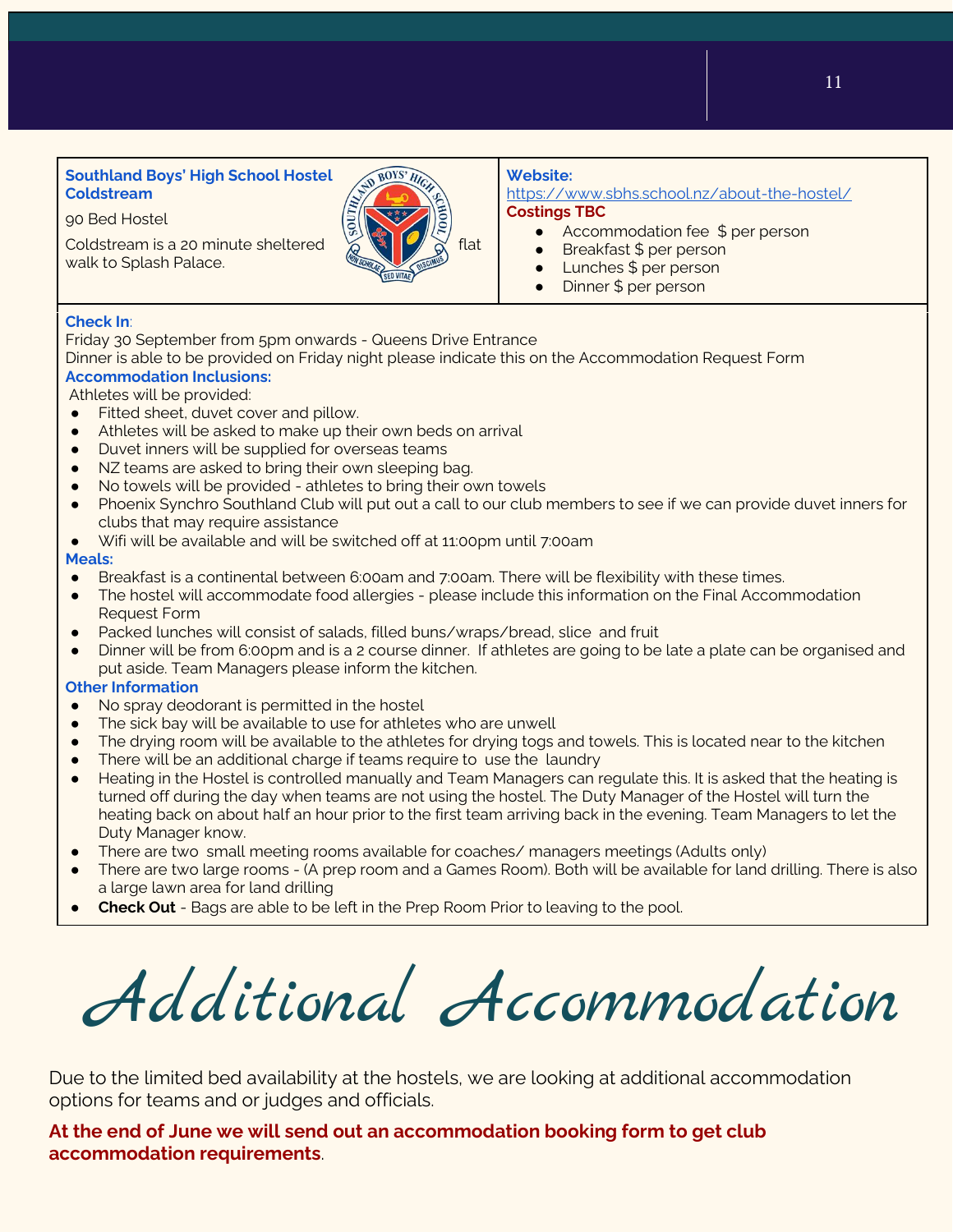

Pool Information



The competition will take place at Splash Palace, Invercargill. Swimmers will enter the water at the 15m wide edge and judges will sit on either side of the 23m long length of the pool.

During competition, a clear deck policy will apply and only those with official accreditation will be allowed on the pool deck. During each routine, the coach(es) of the competing team will have access to the deck for viewing purposes only.

## Spectator Passes

Splash Palace has kindly sponsored a day pass for spectators who will be watching over the 4 days of competition ( There will be a total of 4 sessions and they will be charged 3 sessions). More information on passes will come out in the last Bulletin in September.

Draft Pool Set Up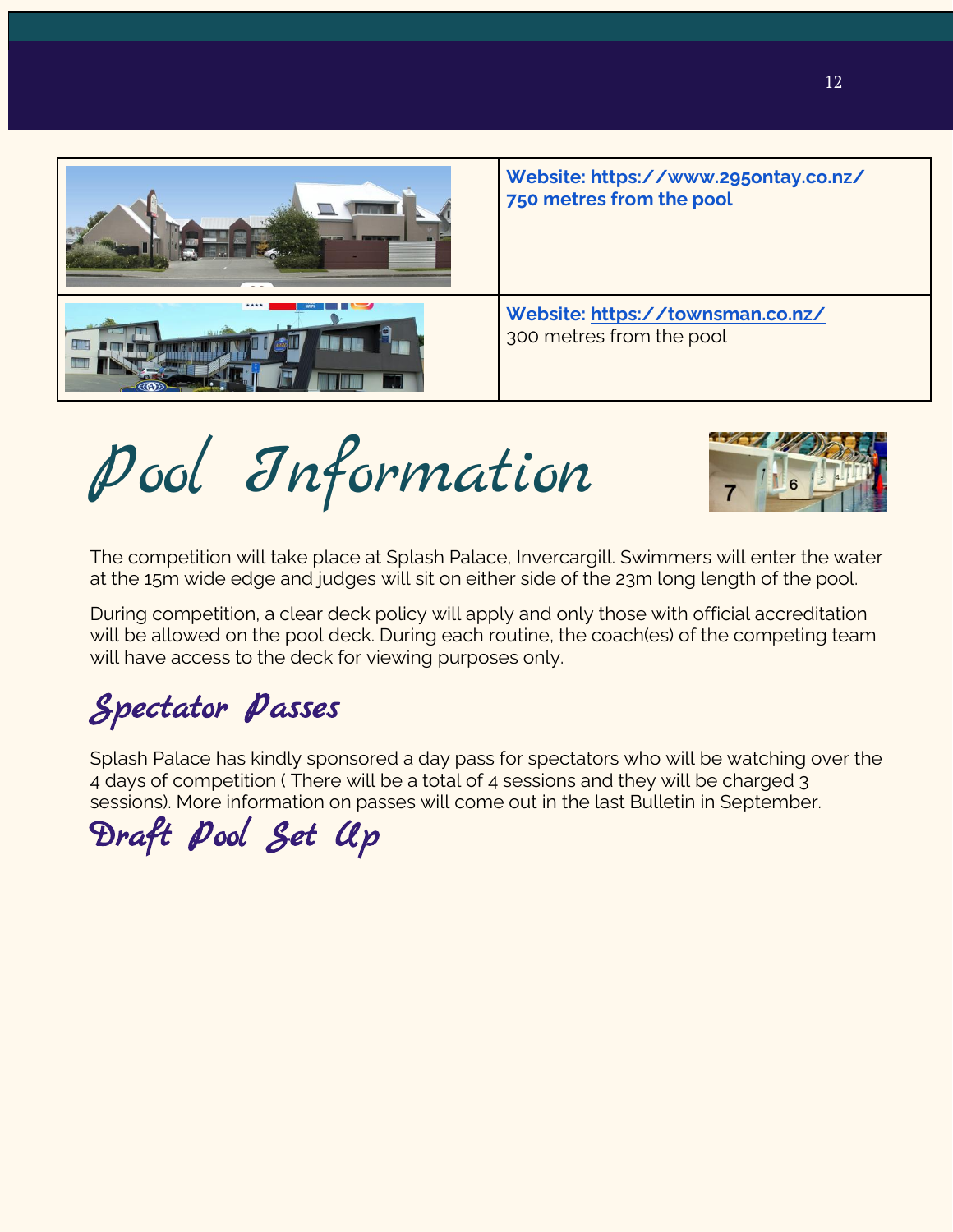| Public<br>Swimmin<br>g<br>Space | Propose<br>$\mathsf{d}$<br>additiona<br><b>L</b> Space<br>for team<br>practice | Synchro warm up<br>abace | J<br>С<br>u<br>d<br>L<br>O<br>S<br>g<br>E<br>e<br>D<br>S |      | Judges     |
|---------------------------------|--------------------------------------------------------------------------------|--------------------------|----------------------------------------------------------|------|------------|
|                                 |                                                                                |                          | Marshalling                                              | Deck | Timekeeper |

Health and Safety

## Police Vetting

Please ensure all your Team Managers and adults who are staying in the Hostel Accommodation are Police Vetted. Click on the following link to access how you can get Police Vetts<https://www.police.govt.nz/about-us/publication/police-vetting-forms> **.**

### Health and Safety Plans, Covid Planning and Code of Conduct

Late August we will be sending out to all Meet Managers and Coaches the following information and forms:

- The Health and Safety Plans for the Team Accommodation
- Splash Palace and The Events Health and Safety Plan Overview
- Covid Medical Event Planning Overview and Process. Artistic Swimming NZ will continue to monitor Covid -19 developments monthly and will be following the advice from the NZ Ministry of Health, NZ Sport and other Government Agencies. We will ensure we keep clubs informed.
- Code of Conduct form for all coaches, judges, officials and volunteers to complete. SSNZ protocols for parents, athletes & coaches attending competitions are also